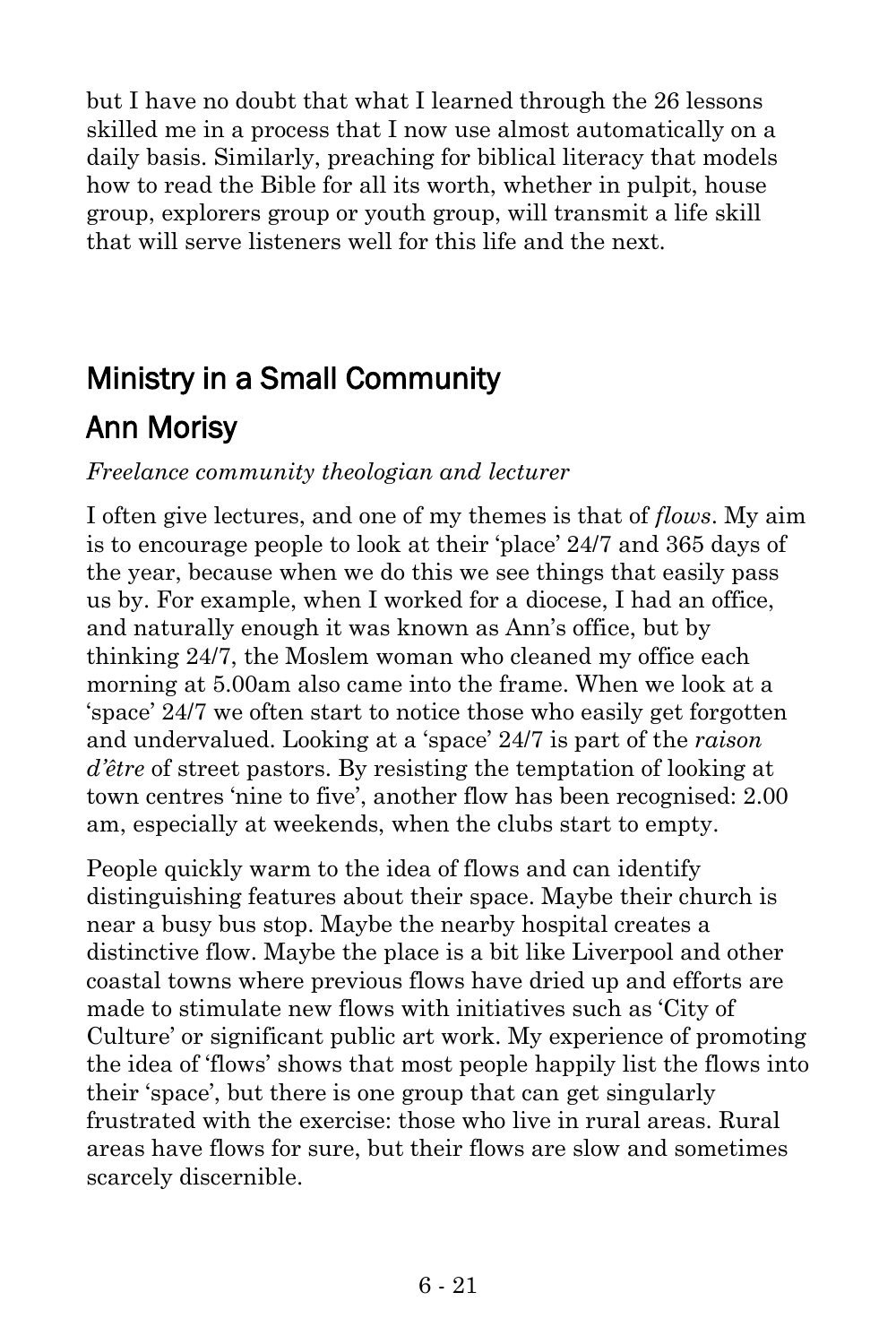I now anticipate responses such as "Flows aren't relevant to my situation" by carrying with me copies of notes I made from a little book by Anthony G Pappas, called *Entering The World Of The Small Church: A Guide For Leaders <sup>3</sup>* The notes from this book have proved to be one of the most well received offerings I ever make as I travel round. It is these notes that I draw on in this article. So, if there is anything in this article that you find useful, with one or two exceptions, then praise is due to Anthony Pappas.<sup>4</sup>

#### **The world of a small community must be understood in its own terms**

Pappas makes much of this fundamental insight from anthropology: there is no key to understanding another culture, except on its own terms. Therefore it is important that the reality and coherence of the worldview of those who live in small communities - especially those who have been born and raised in such communities - is understood in its own terms.

Furthermore, Pappas suggests that one of the hardest transitions for ambitious, well trained people who would be leaders of village churches is to grant validity and integrity to the world view of those who have grown up there. This is because those who have received formal training in ministry will have been formed in the rational, future orientated, programmatic and often quantitative approach of 'mainstream' life. People born and bred in a small community are likely to operate with different values, perceptions and understandings, and such a worldview is likely to jar with those brought up on apparently rational, individualised and goal setting behaviour - i.e. the worldview and approaches favoured by the wider, mostly urban, church.

Pappas suggests that, in many rural communities:

- Insights about change and development are more likely to derive from biology than business;
- People nurtured in a small community know and judge more by experience than by abstract analysis;
- The 'Garden of Eden' is a more inspiring metaphor than that the 'New Jerusalem' or the 'coming Kingdom of God';

l

<sup>3</sup> Alban Institute (1998).

<sup>4</sup> As I no longer have my copy of Pappas' book *Entering the World of the Small Church*, I am unable to make references to page numbers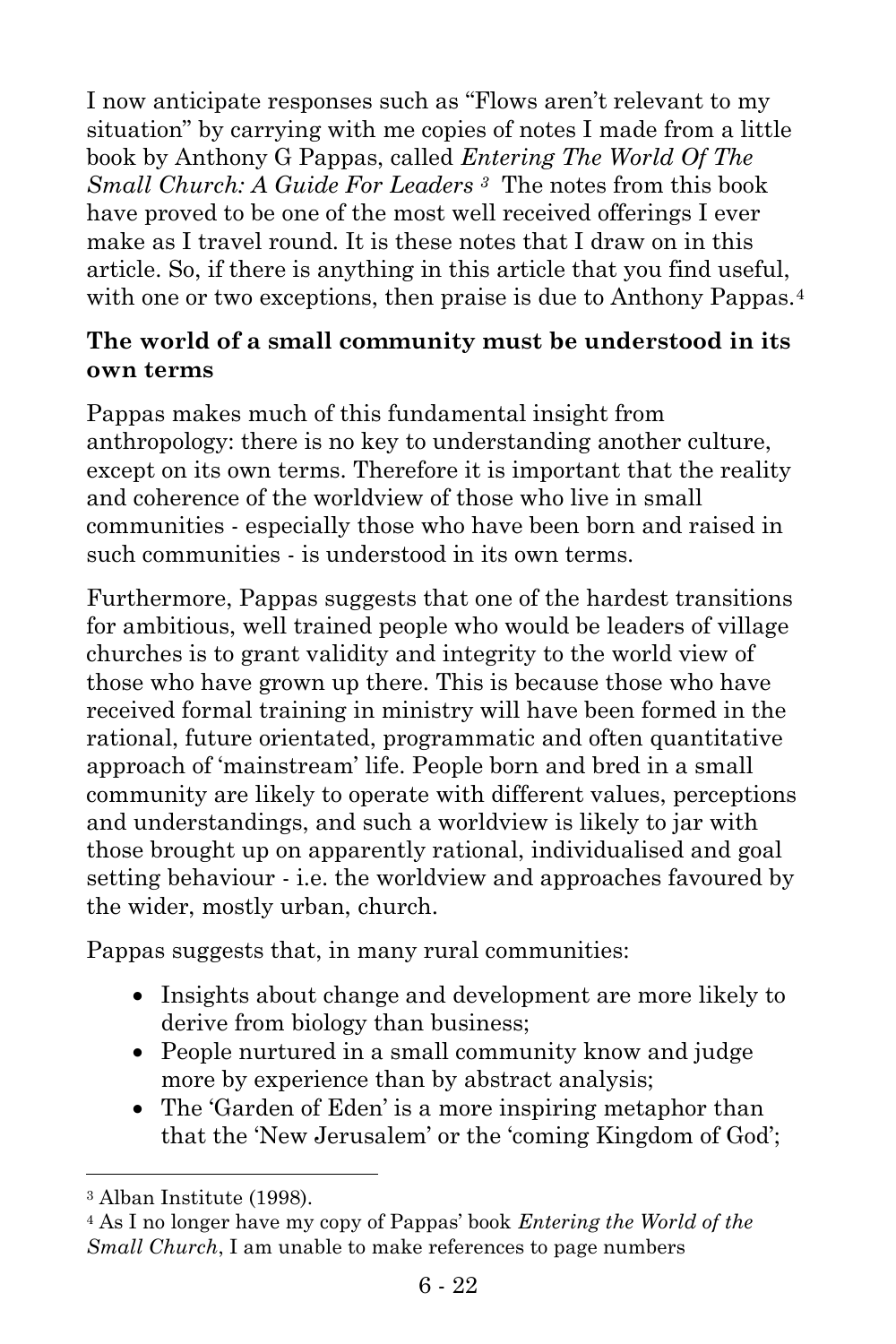• The effective leader leads from within - hence the significance of Reader ministry or locally 'formed' nonstipendiary ministers.

# **The work of Robert Redfield**

Pappas, writing in the 1980s, drew on the work of Robert Redfield in relation to 'folk society', i.e. a group of people scarcely interrupted by flows of other people. Redfield<sup>5</sup> suggests that 'folk society' is composed of people who:

- Are small in number:
- Have long-term association and know each other well;
- Have a strong sense of belonging;
- Are isolated from other groups in neighbouring areas and can function as 'a little world off by itself';
- Identify strongly with the territory they occupy;
- Ascribe wisdom, prestige, and authority in proportion to age;
- Go through a similar sequence of life events in each generation;
- Give primacy to oral over written communications.

Furthermore:

l

- The individual's position in the 'folk society' carries a distinctive pattern of rights and obligations;
- Relationships are ends in themselves, not means to achieving an external objective;
- Qualities that contribute to stability are valued over those which bring about change;
- Moral worth is attached to traditional ways of doing things.

Reflecting on these insights from Redfield and Pappas, it is possible to contextualise them both in relation to village communities and to an extent, to housing estates:

- Seeing and experiencing life as a totality (incomers who continue to commute are at odds with this);
- Unable to run away from inter-personal difficulties (nowhere to run, so the options are stark - either continue

<sup>5</sup> Robert Redfield "The Folk Society" *American Journal of Sociology 52.4 (*Jan 1947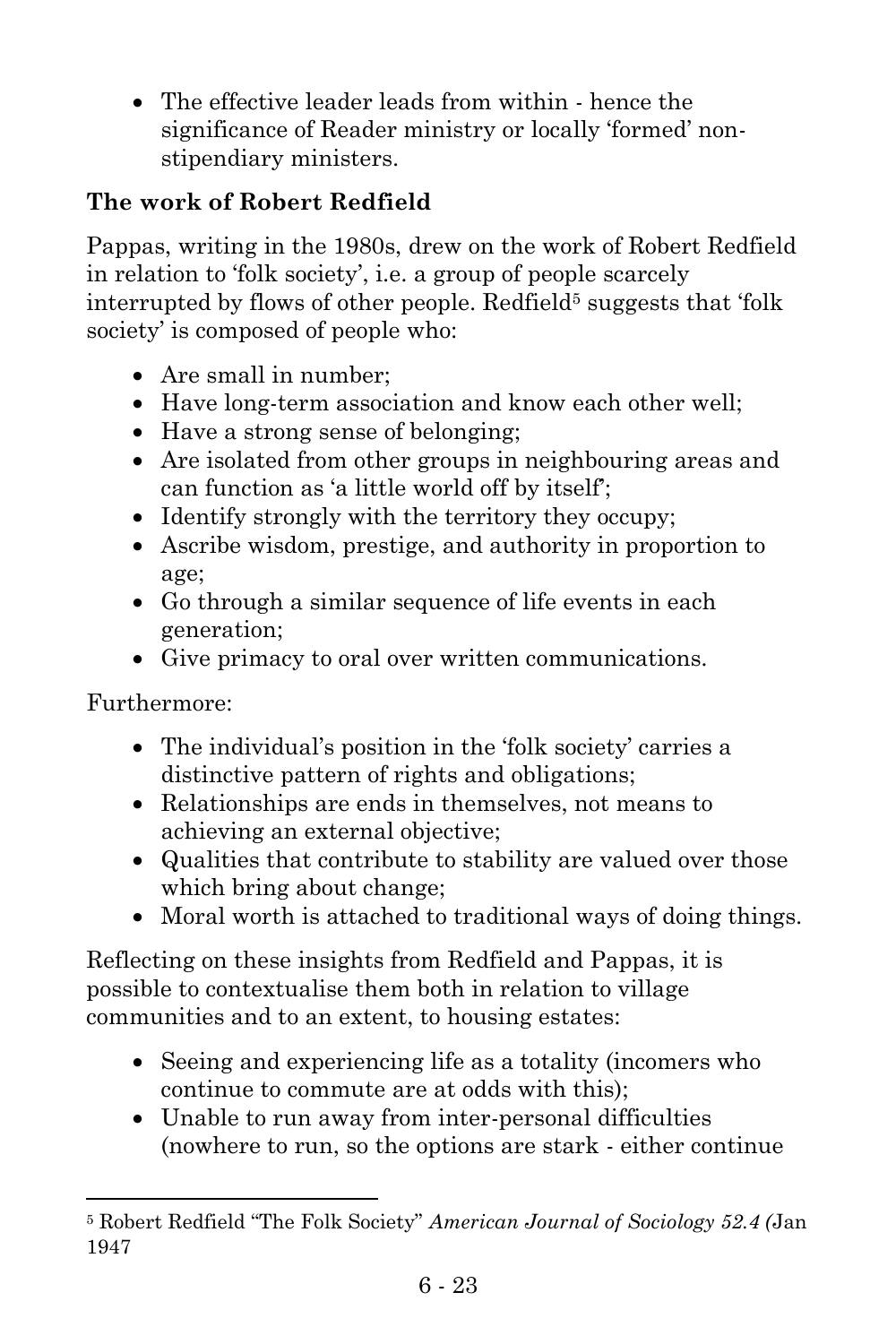with snubbing, or address the issue head on. Note that, in a small community, this rarely means confronting, but waiting for the moment when a difficulty can be sorted *cf*  "Lark Rise to Candleford");

- Unitary sense of time life is daily not weekly (no strong) sense of weekend). Time is not viewed as linear (the training given to church leaders often inculcates a linear view of time), but cyclical (therefore a sense of progress is alien). There is nothing new under the sun - we simply add on variations to abiding themes.
- Responds to external threats more easily than internal threats;
- Habitual old habits are hard to break and creating new habits is very difficult;
- Understand the world as composed of relationships through time, to the extent that even objects are personalised (e.g. "that sign was painted by my grandfather", therefore the church building can be a 'hall of memories');
- The goal of behaviour tends to be maintenance, not transformation, preservation; not change, so that the anticipation of change can be crushing rather than liberating.

#### **Problem solving in a church in a small community**

Our dominant view of the church is that it is an organisation that needs to be managed and task orientated, because the church exists to get a job done, even when that job is fellowship. The assumption with which we are most familiar is that a local church is amenable to planned behaviour to achieve certain outputs. According to this approach, a problem arises when outcomes are at odds with those anticipated in the agreed action plan. Pappas suggests that most church leaders have become so at home with this mainstream analytical approach to planning and problem solving that some questionable assumptions go unnoticed. For example:

**•** Intention and behaviour are assumed to have a straightforward and predictable relationship. However, the link between thought and action is not as clear cut as is often thought. It's not obvious how the two are linked;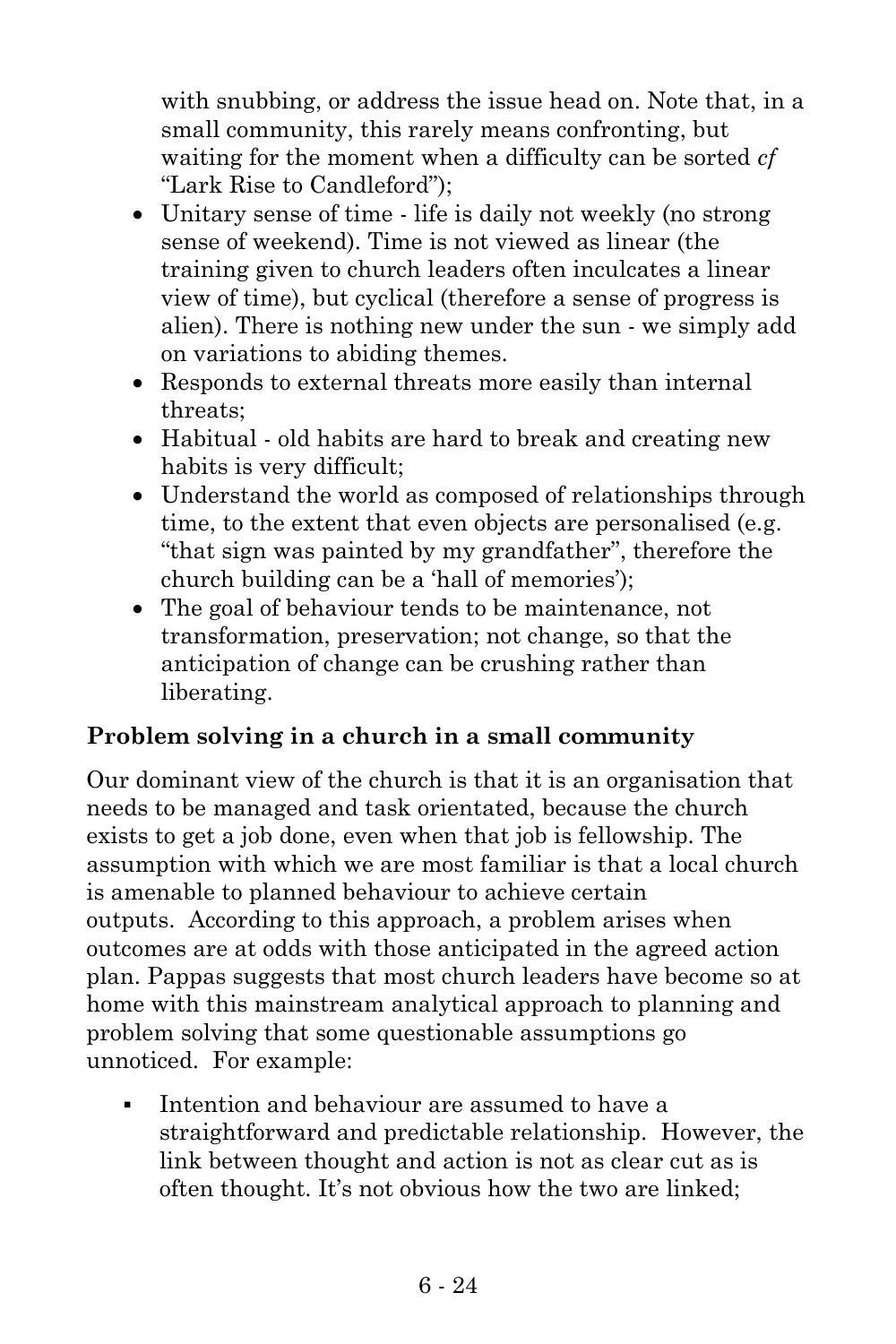- It is assumed that life can be 'stopped' in order that the situation can be 'frozen' and considered at one's convenience;
- That all the relevant variables acting on a situation are known and knowable;
- The longstanding assumption is that we think and *then* we act, therefore we envision something new and then expend energy in achieving it. However, very often understanding follows behaviour;
- Our efforts at 'thinking through' a situation and then drawing up a plan to bring about a desired change in a situation is not so much a chart of the future as it is a description of our present limitations.

In contrast, Pappas suggests that recognising a problem in the church in a small community is likely to be a subjective process, and often may involve *ignoring* the problem. He suggests this can be a viable approach, because often something will just turn-up. This (naive?) trust may be a consequence of faithfulness through the generations i.e. a faith born of experience that God will provide. Such confidence in God's provision is as much part of the story of the church in a village as it is in a housing estate. Rather than adopt an 'organisational' approach, in the church in a small community the following may happen:

Dissonance is felt and generalised to an area (not as a logically defined and analysed problem), e.g. we have a problem with youngsters not coming to church ...

# *followed by ...*

The problem is 'cooked' and gradually a general feeling of 'how things ought to be' begins to emerge. For example, sermons often have to be 'cooked' before an explicit theme and approach emerges

#### *followed by ...*

Then 'aha' occurs. A way to get things done that 'fits like old shoes' begins to emerge...

# *followed by ...*

The 'aha' cannot be contained; it is a gift to others so it has to be told to others ...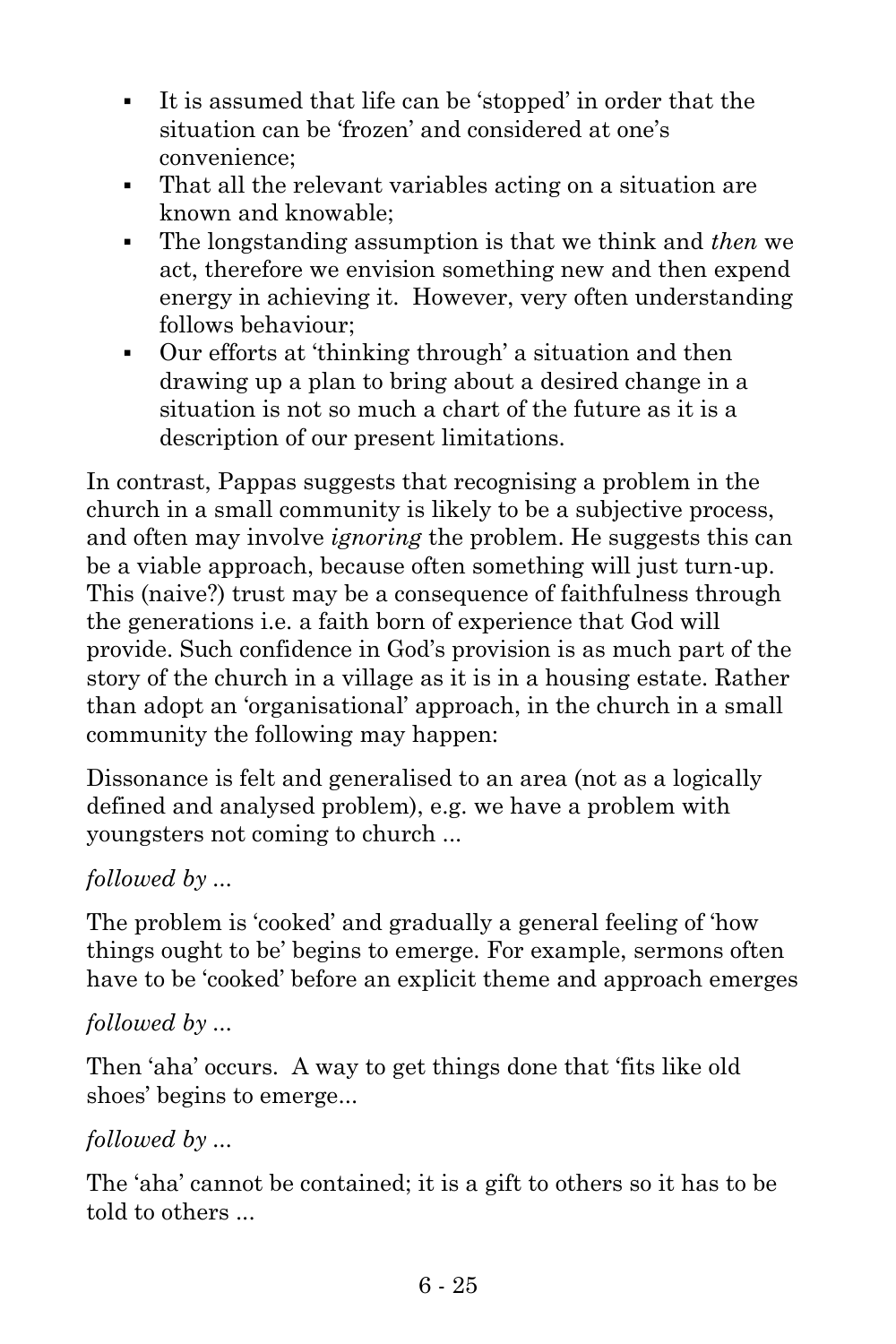# *followed by ...*

Conviction - the truth of the solution is located in the 'aha', not subsequent experience associated with testing the proposed solution.

Pappas suggests that Lamentations is the book in the Bible that may bear closest resemblance to a village church. This is because solutions tend to look like the past because what is most desired is continuity. In a small community, the desire is for tomorrow to look like yesterday, and when it doesn't, the tendency is towards 'lament'. Pappas notes there is a grief and a sadness about many villages and village churches because this is a natural response of those used to a 'folk' society, but sense that their world is being overtaken by mores and practices which threaten its very existence. In such circumstances, lament is natural, in that it registers that there is a problem. However, it does not provide a solution, and for this reason it is important to help people remember that life has always been a struggle, and that the capacity to cope with the struggle remains.

Pappas is alert to the danger of people getting stuck in lament. He notes how memory can play tricks on us, so that the recollections of days gone are characterised by successes and charming delight rather than the struggles that might underpin them. For this reason Pappas recommends that those in a small community are coaxed to embrace a little rejoicing to counter this inclination towards lament.

# **The leadership of a 'small community' church**

It was noted earlier that Pappas queries the assumed virtue of planning and the 'forward look' with its assumption that behaviour can be manipulated and is predictable. As an alternative, Pappas suggests that the *backwards* look also provides a way of getting in touch with reality and analysing what is going on and working out what to do for the best. In a small community, the challenge is to lead forward by utilising the 'backward look', thus harnessing the past as a tool for the future. Therefore, Pappas advises leaders of churches in small communities to adopt an approach that gives a high value to the past and see the past as an ally. This will involve becoming a history buff so you can say..."Do you remember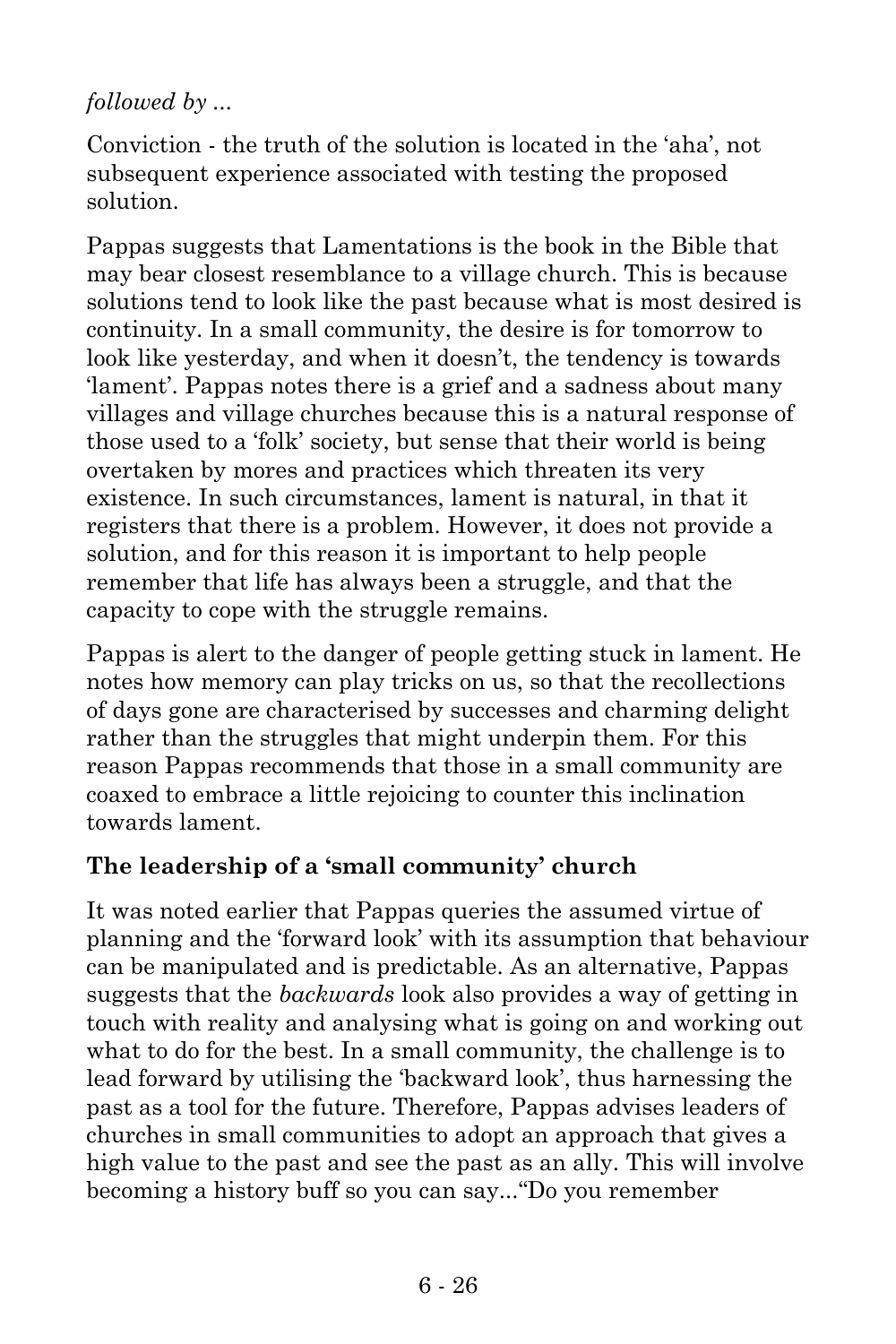when...." Rather than dismiss the 'Good Old Days', the approach is rather "How can we keep the good alive today?"

Pappas makes the following linkages: History - Inspiration - Energy - Mission

He notes that Carl Dudley suggests that pastoral leadership in the small church is more akin to lover than manager. And what does a lover do? A lover is patient and attentive, taking seriously the challenge of 'wooing', and when resistance is experienced, then there is willingness to 'back-off' rather than force one's wishes upon others. Strong leadership might even be resisted (who appointed you to be Lord and master over us? - Moses faced this!), to the extent that getting too intense about one's own agenda may well inhibit the likelihood of the desired outcome. In a small community there may be wisdom in playing it cool.

Whilst it is important to avoid taking on the role of external critic, it is equally important not to slip into the small community world so totally as to lose sight of alternatives. The challenge is to live with one foot in each world. The natural dynamics of a small community is towards inertia, resulting in a diminution of the range of behaviour. In a folk society, it is easier to forget behaviour than to learn new behaviour. Therefore the repertoire of behaviour available to a small church decreases over time unless new behaviours are introduced.

A key observation that Pappas makes is that, in small communities, it is likely that there will be an implicit agenda within the explicit one, and the implicit agenda is that of *relationships*. Relationships are paramount in small communities because people have to be able to live with each other the next day. For example, just in relation to meetings, this is likely to have an impact. A response to an item on the agenda is unlikely to be a response to just content because in the back of people's mind will always be the thought that a disagreement with someone will be carried into many contexts and percolate into so many conversations. Explicit opposition to one's neighbour's viewpoint therefore is virtually impossible to contemplate.

In contrast, Pappas recommends that the leader of a church in a small community should not fear 'spear waving', especially as the waving of the spear is likely to be in the direction of the leader!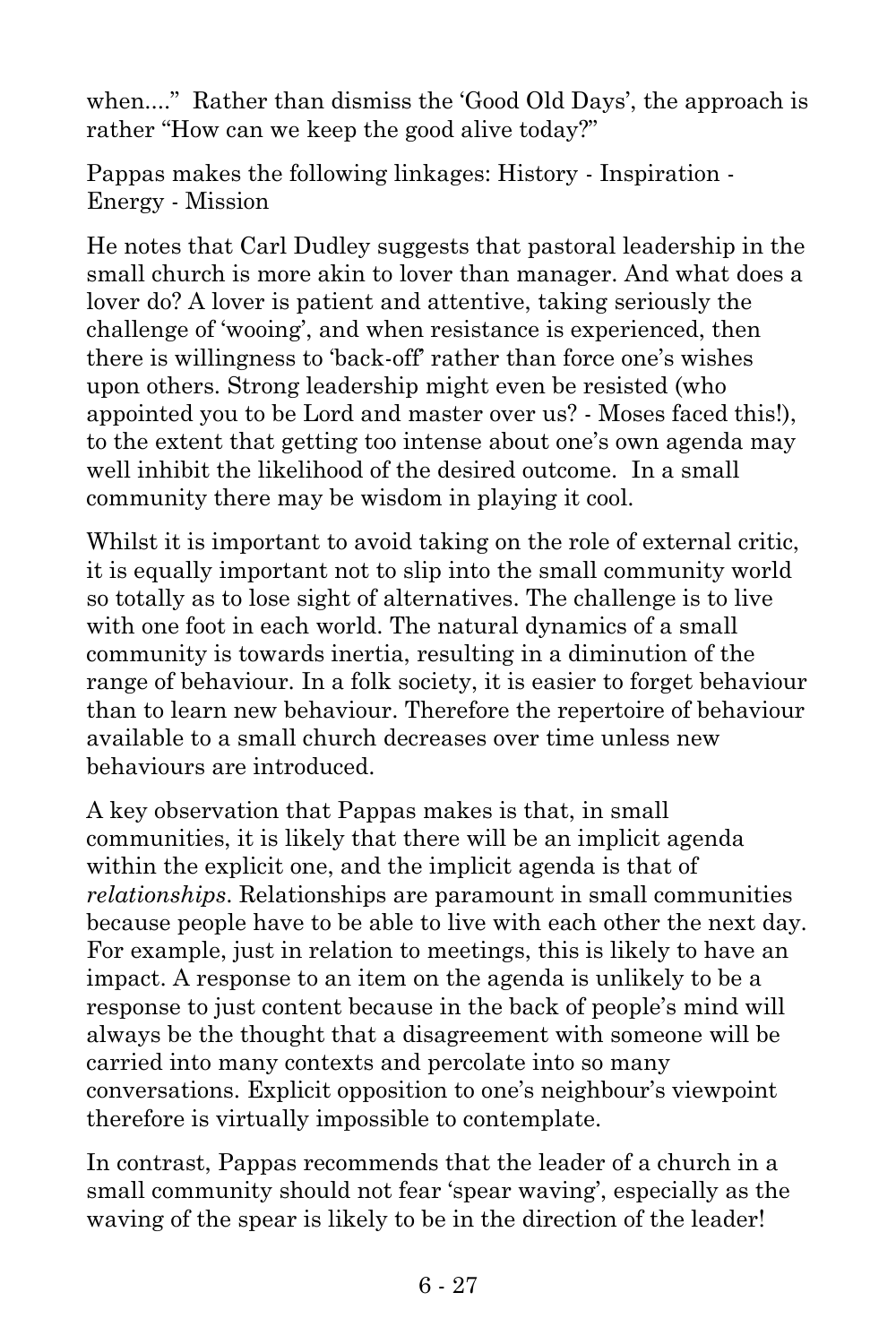Pappas suggests that the absence of spear waving or opposition can indicate lack of investment in the issue. Focused opposition can be cathartic and allows proper leadership to come forth. Spear waving indicates that all sides have had their positions heard.

In more positive vein, Pappas offers some insights into how change can be encouraged. He suggests that in a small, face-to-face community:

- People see things (i.e. envision how it could be) by *experiencing* them (rather than seeing things with the mind's eye). Therefore, work with one or two who can see with their mind's eye and when the vision has become tangible enough for others to 'see', it will be incorporated into the body - or rejected. This means that by doing (not by discussing), people decide on the helpfulness and faithfulness of changes.
- Don't be discouraged by the slow pace be encouraged that, once in place, a new behaviour may last for a long time.
- Gather some open-hearted people together and encourage regular prayer and sharing together - and see what God will do.

### **The possibility of community action in the church in a small community**

It is the relationships between people that is the most appropriate basis for social action in the church in a small community. People who belong to small communities understand the world as ultimately composed of persons and their relationship. This has to be harnessed in motivating social action.

The church in a small community is not so much motivated by the extent of human need as by its *proximity*. The challenge is to help the church in a small community sense proximity and to enable some kind of structure to come into being to enable people to respond. For example:

• The Mary D Fund - here the district (practice) nurse is aware of hardship affecting some elderly people. Donations from church members and friends are paid into the vicar's discretionary fund and deployed via Mary, and replenished on the strength of Mary's good standing and personal knowledge. This would count as a scam in other contexts.